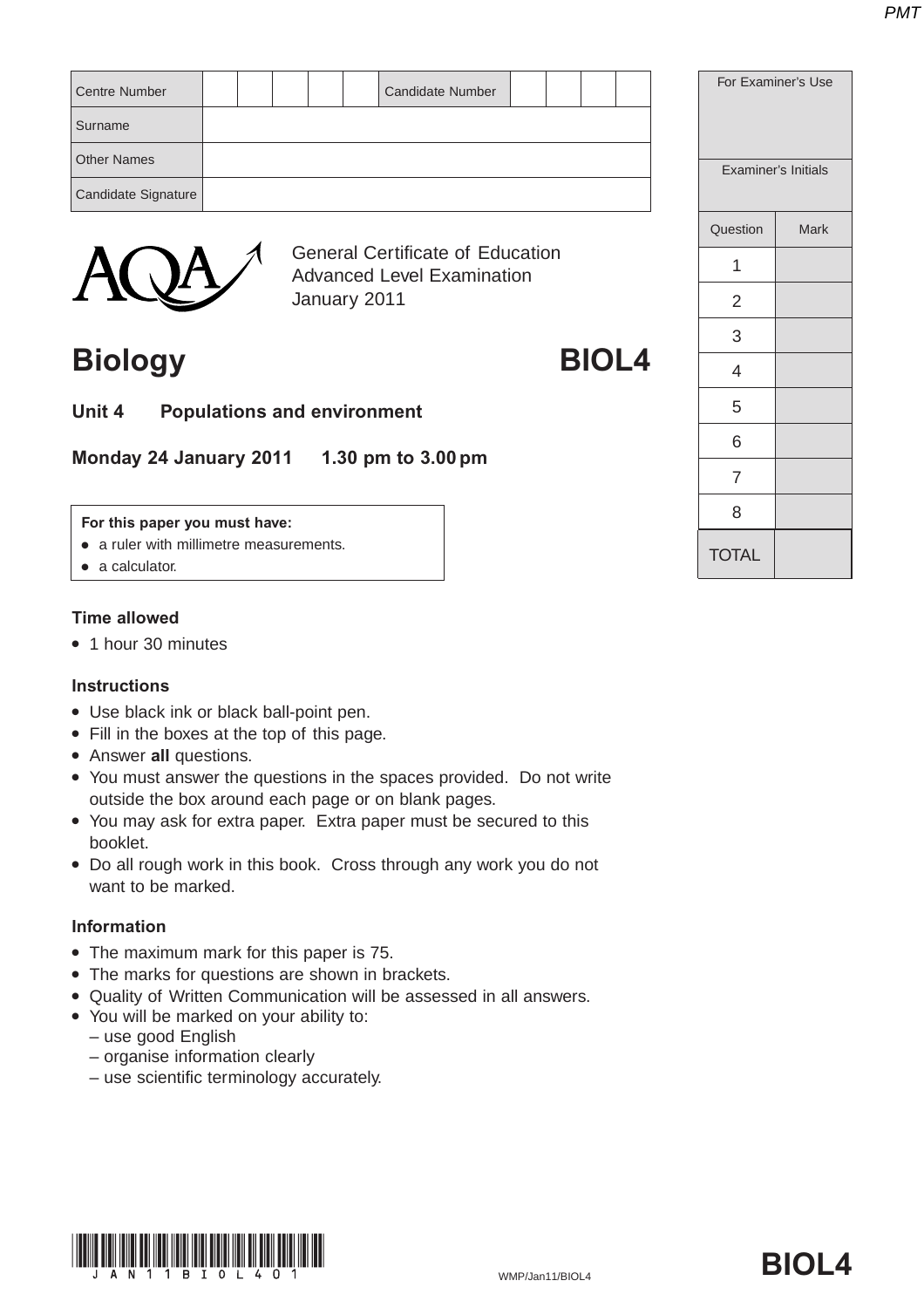Answer **all** questions in the spaces provided.

| Do not write<br>outside the<br>box |
|------------------------------------|
|                                    |
|                                    |
|                                    |

| 1 $(a)$   | Explain what is meant by the ecological term population.                                          |            |
|-----------|---------------------------------------------------------------------------------------------------|------------|
|           |                                                                                                   |            |
|           |                                                                                                   |            |
|           |                                                                                                   | $(1$ mark) |
| 1 $(b)$   | Four factors may affect the size of a human population. They are                                  |            |
|           | Birth rate $(B)$<br>Death rate (D)<br>$\bullet$<br>Emigration rate $(E)$<br>Immigration rate (I). |            |
|           | Use all the letters <b>B</b> , <b>D</b> , <b>E</b> and <b>I</b> to write a formula showing        |            |
| 1 (b) (i) | a population that stays the same size                                                             |            |
|           |                                                                                                   | $(1$ mark) |
|           | 1 (b) (ii) a population that is increasing in size.                                               |            |
|           |                                                                                                   | $(1$ mark) |

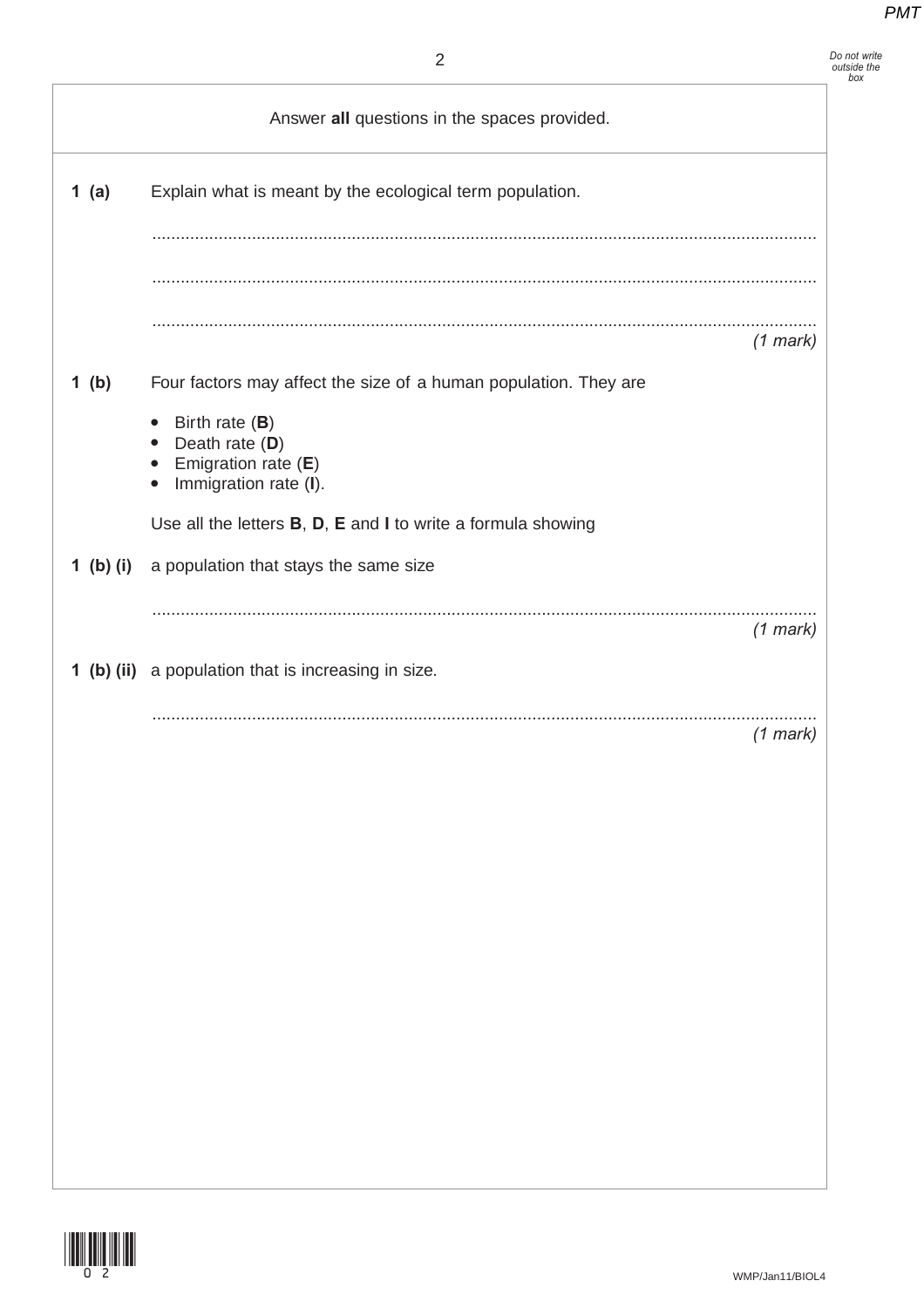

(1<u>1) (11) (11) (11)</u>

**Turn over** 

**6**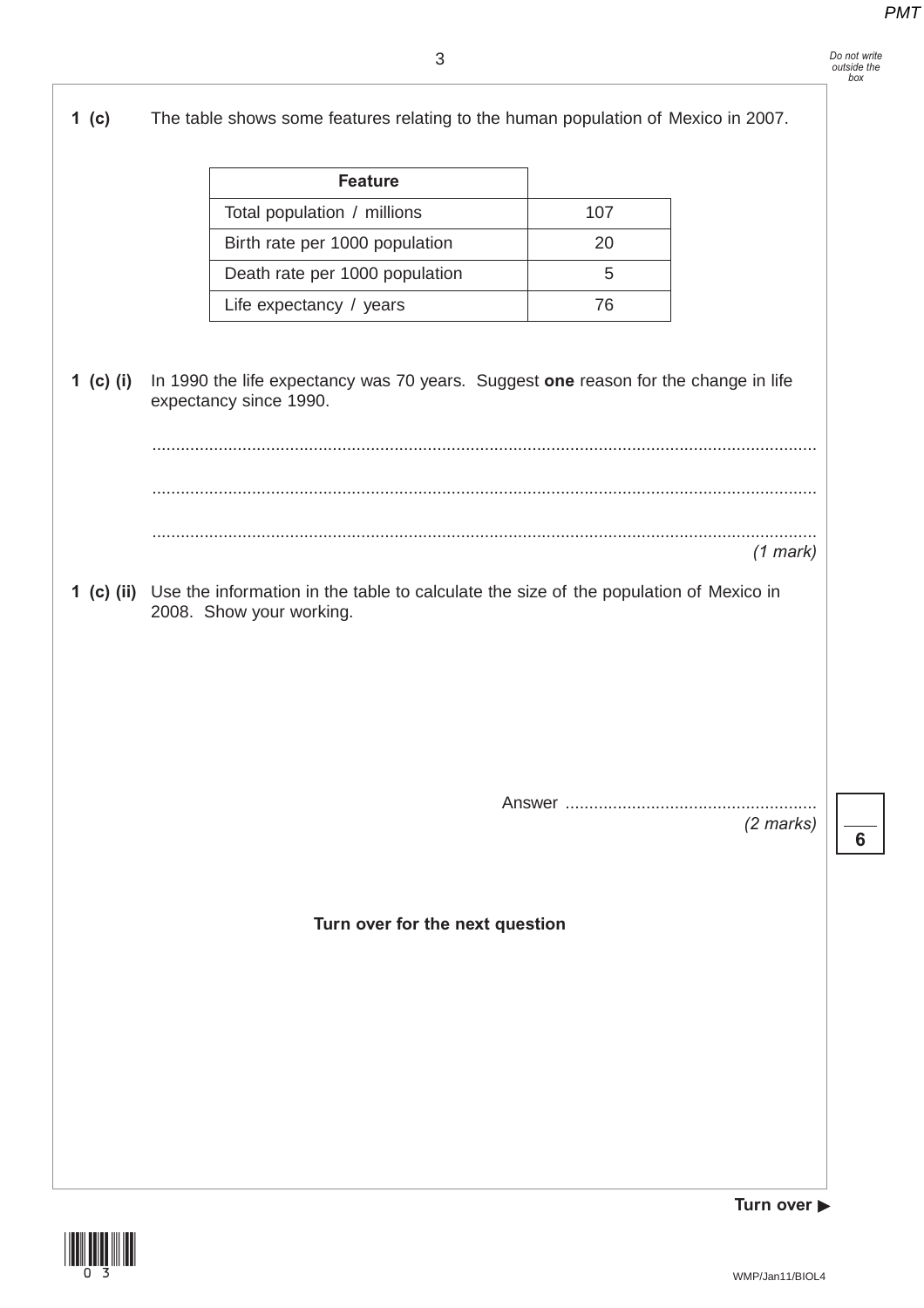*Do not write outside the box*

| $2$ (a) (i) | Explain what is meant by a recessive allele.                                                                                                                                           |
|-------------|----------------------------------------------------------------------------------------------------------------------------------------------------------------------------------------|
|             |                                                                                                                                                                                        |
|             |                                                                                                                                                                                        |
|             | $(1$ mark)                                                                                                                                                                             |
|             | 2 (a) (ii) Explain what is meant by codominant alleles.                                                                                                                                |
|             |                                                                                                                                                                                        |
|             |                                                                                                                                                                                        |
|             | $(1$ mark)                                                                                                                                                                             |
| 2(b)        | The Rhesus blood group is genetically controlled. The gene for the Rhesus blood                                                                                                        |
|             | group has two alleles. The allele for Rhesus positive, R, is dominant to that for Rhesus<br>negative, r. The diagram shows the inheritance of the Rhesus blood group in one<br>family. |
|             | Rhesus positive male                                                                                                                                                                   |
|             | Rhesus negative male<br>2                                                                                                                                                              |
|             | Rhesus positive female                                                                                                                                                                 |
|             | Rhesus negative female<br>3<br>4                                                                                                                                                       |
|             |                                                                                                                                                                                        |
|             |                                                                                                                                                                                        |
|             |                                                                                                                                                                                        |
|             | 5<br>$6\phantom{1}6$<br>8<br>$\overline{7}$<br>9                                                                                                                                       |
|             |                                                                                                                                                                                        |
|             |                                                                                                                                                                                        |
|             |                                                                                                                                                                                        |
|             |                                                                                                                                                                                        |
|             |                                                                                                                                                                                        |

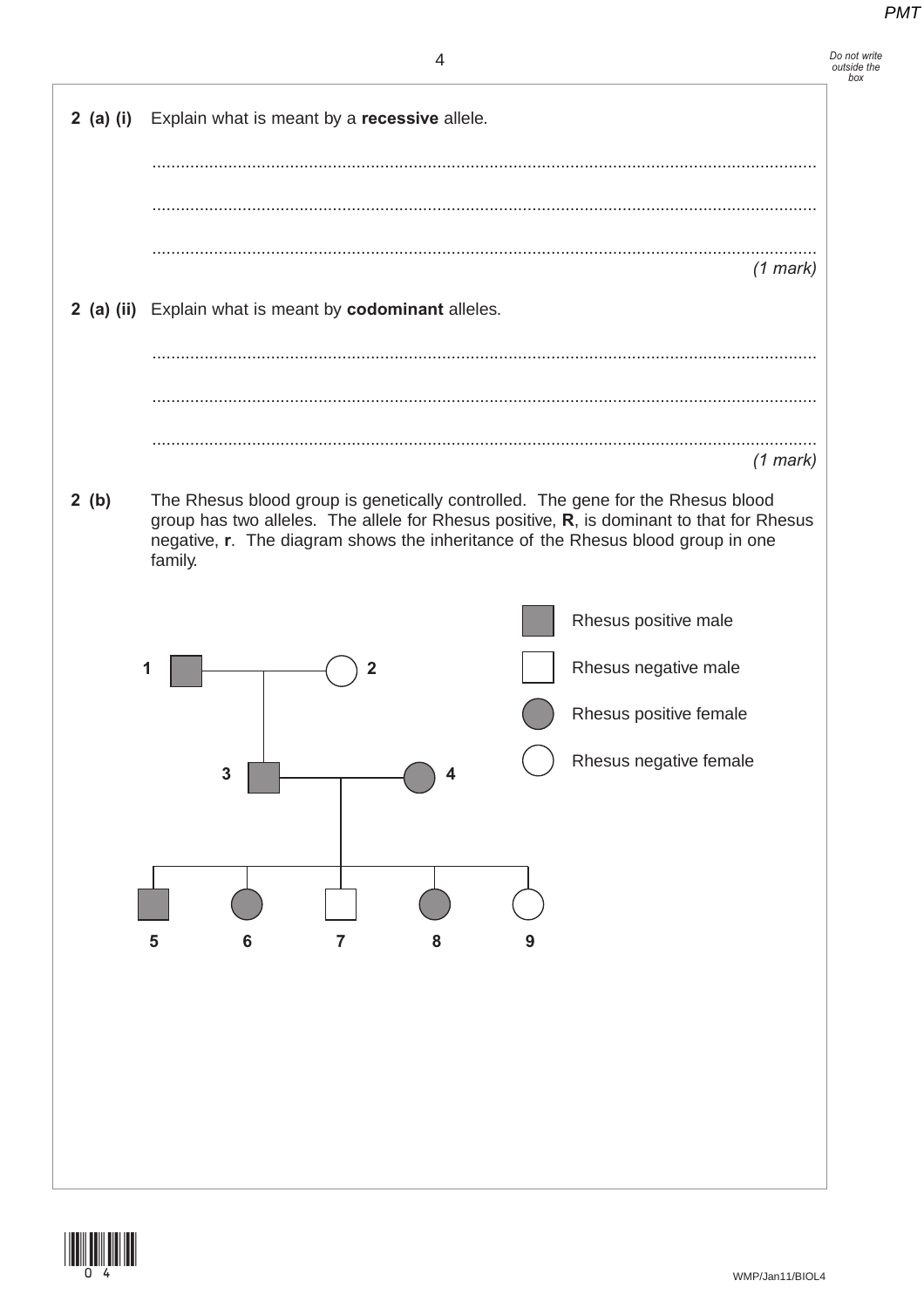Do not write<br>outside the<br>box

|      | 2 (b) (i) Explain one piece of evidence from the diagram which shows that the allele for<br>Rhesus positive is dominant.                                                                                                                 |                     |
|------|------------------------------------------------------------------------------------------------------------------------------------------------------------------------------------------------------------------------------------------|---------------------|
|      |                                                                                                                                                                                                                                          |                     |
|      |                                                                                                                                                                                                                                          |                     |
|      |                                                                                                                                                                                                                                          |                     |
|      |                                                                                                                                                                                                                                          |                     |
|      |                                                                                                                                                                                                                                          | $(2 \text{ marks})$ |
|      | 2 (b) (ii) Explain one piece of evidence from the diagram which shows that the gene is not<br>on the X chromosome.                                                                                                                       |                     |
|      |                                                                                                                                                                                                                                          |                     |
|      |                                                                                                                                                                                                                                          |                     |
|      |                                                                                                                                                                                                                                          |                     |
|      |                                                                                                                                                                                                                                          |                     |
|      |                                                                                                                                                                                                                                          | $(2$ marks)         |
| 2(c) | Sixteen percent of the population of Europe is Rhesus negative. Use the<br>Hardy-Weinberg equation to calculate the percentage of this population that you<br>would expect to be heterozygous for the Rhesus gene.<br>Show your working. |                     |
|      |                                                                                                                                                                                                                                          |                     |
|      |                                                                                                                                                                                                                                          |                     |
|      |                                                                                                                                                                                                                                          |                     |
|      |                                                                                                                                                                                                                                          |                     |
|      |                                                                                                                                                                                                                                          |                     |
|      |                                                                                                                                                                                                                                          |                     |
|      |                                                                                                                                                                                                                                          |                     |
|      |                                                                                                                                                                                                                                          | $(3$ marks)         |
|      |                                                                                                                                                                                                                                          |                     |



Turn over  $\blacktriangleright$ 

 $\overline{9}$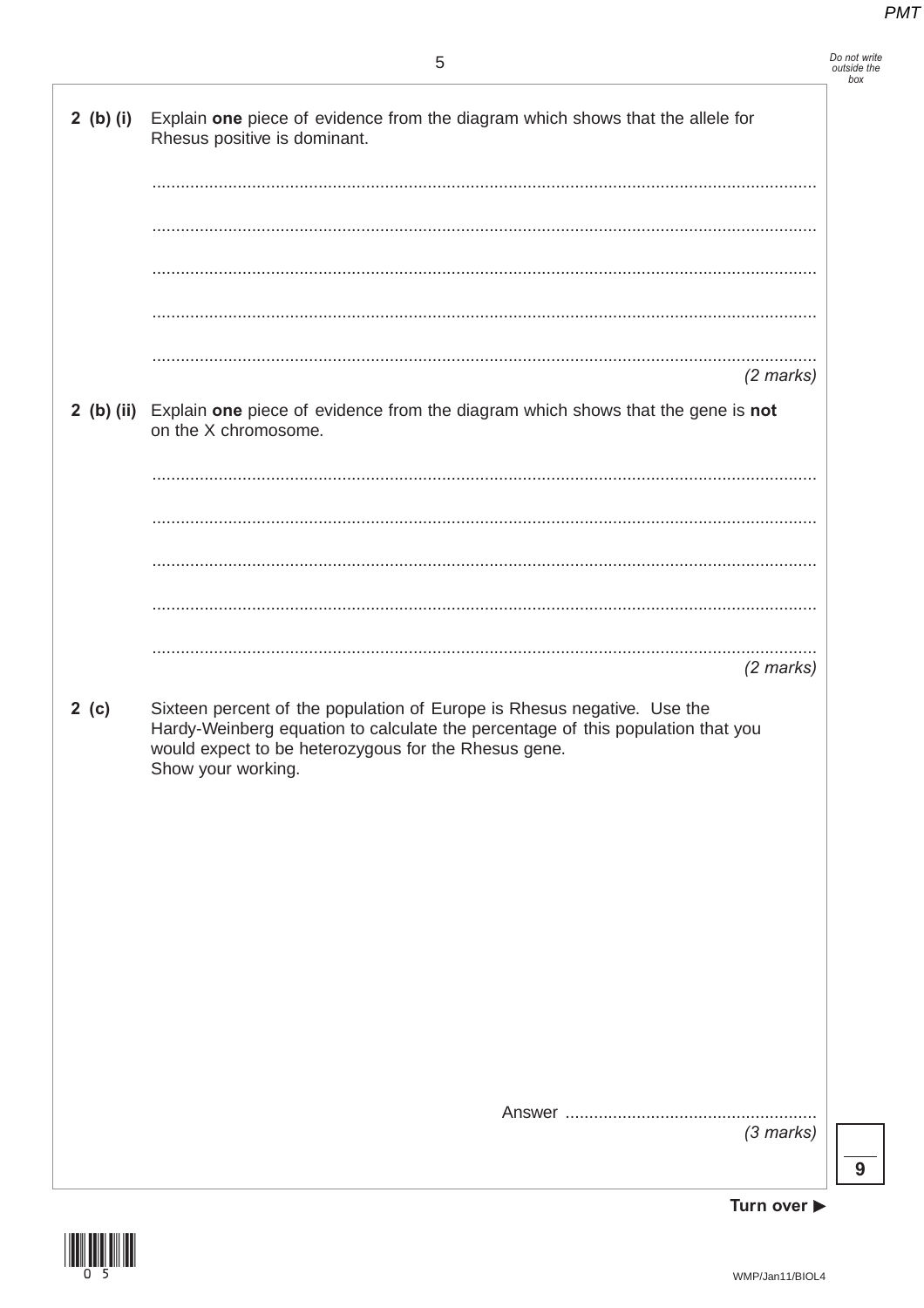

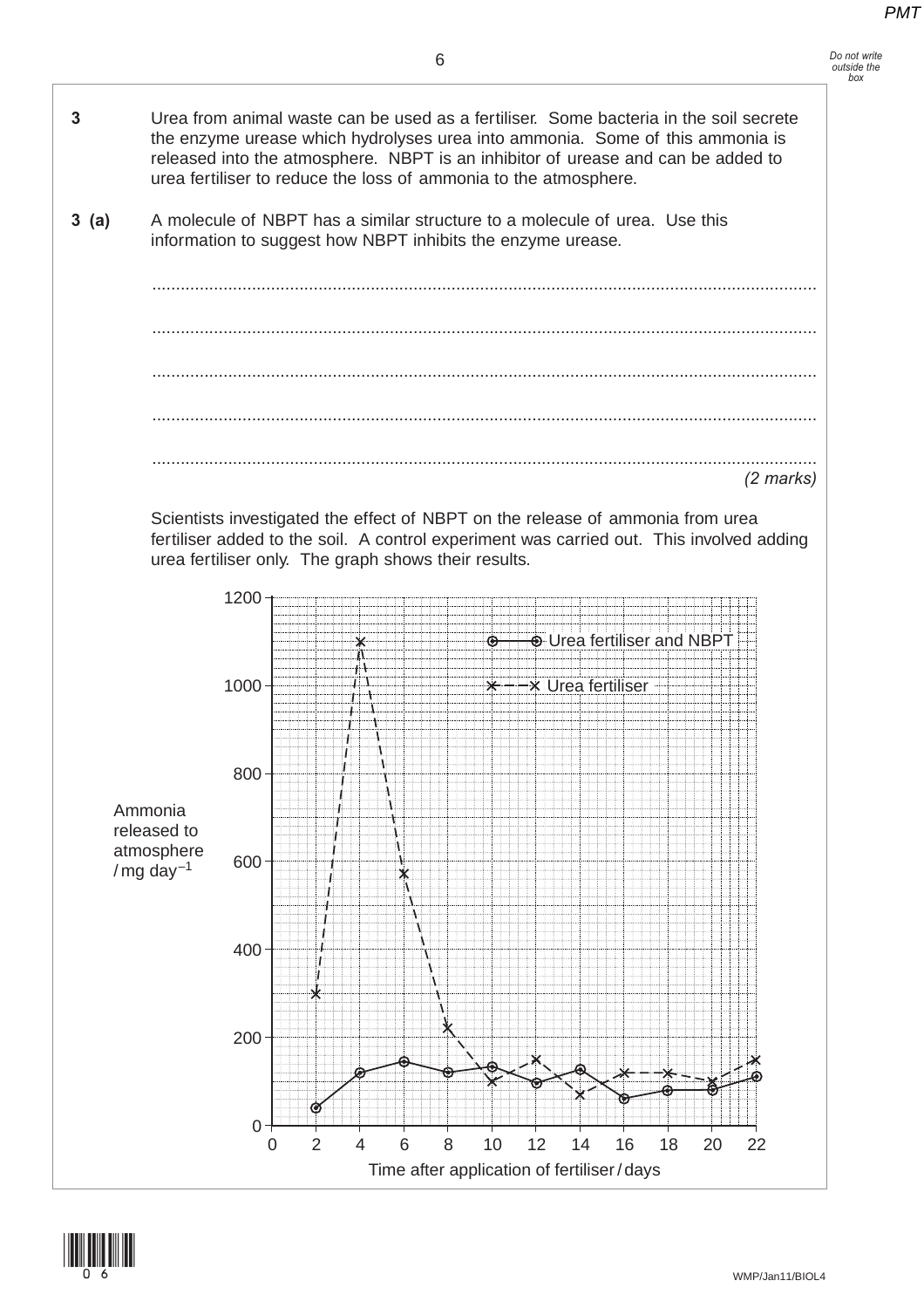Turn over  $\blacktriangleright$ 

|                  | 7                                                                                                                                     | Do not write<br>outside the<br>box |
|------------------|---------------------------------------------------------------------------------------------------------------------------------------|------------------------------------|
| $3$ (b) (i)      | Describe how NBPT affected the loss of ammonia from urea fertiliser.                                                                  |                                    |
|                  |                                                                                                                                       |                                    |
|                  | $(1$ mark)                                                                                                                            |                                    |
|                  | 3 (b) (ii) Suggest an explanation for the increase in mass of ammonia released over the first<br>four days in the control experiment. |                                    |
|                  |                                                                                                                                       |                                    |
|                  |                                                                                                                                       |                                    |
|                  |                                                                                                                                       |                                    |
|                  | $(2 \text{ marks})$                                                                                                                   |                                    |
| 3 <sub>(c)</sub> | Suggest how the addition of NBPT to urea fertiliser could result in increased growth<br>of crop plants.                               |                                    |
|                  |                                                                                                                                       |                                    |
|                  |                                                                                                                                       |                                    |
|                  |                                                                                                                                       |                                    |
|                  |                                                                                                                                       |                                    |
|                  | $(3 \text{ marks})$                                                                                                                   |                                    |
|                  |                                                                                                                                       | 8                                  |
|                  |                                                                                                                                       |                                    |
|                  |                                                                                                                                       |                                    |
|                  |                                                                                                                                       |                                    |
|                  |                                                                                                                                       |                                    |
|                  |                                                                                                                                       |                                    |

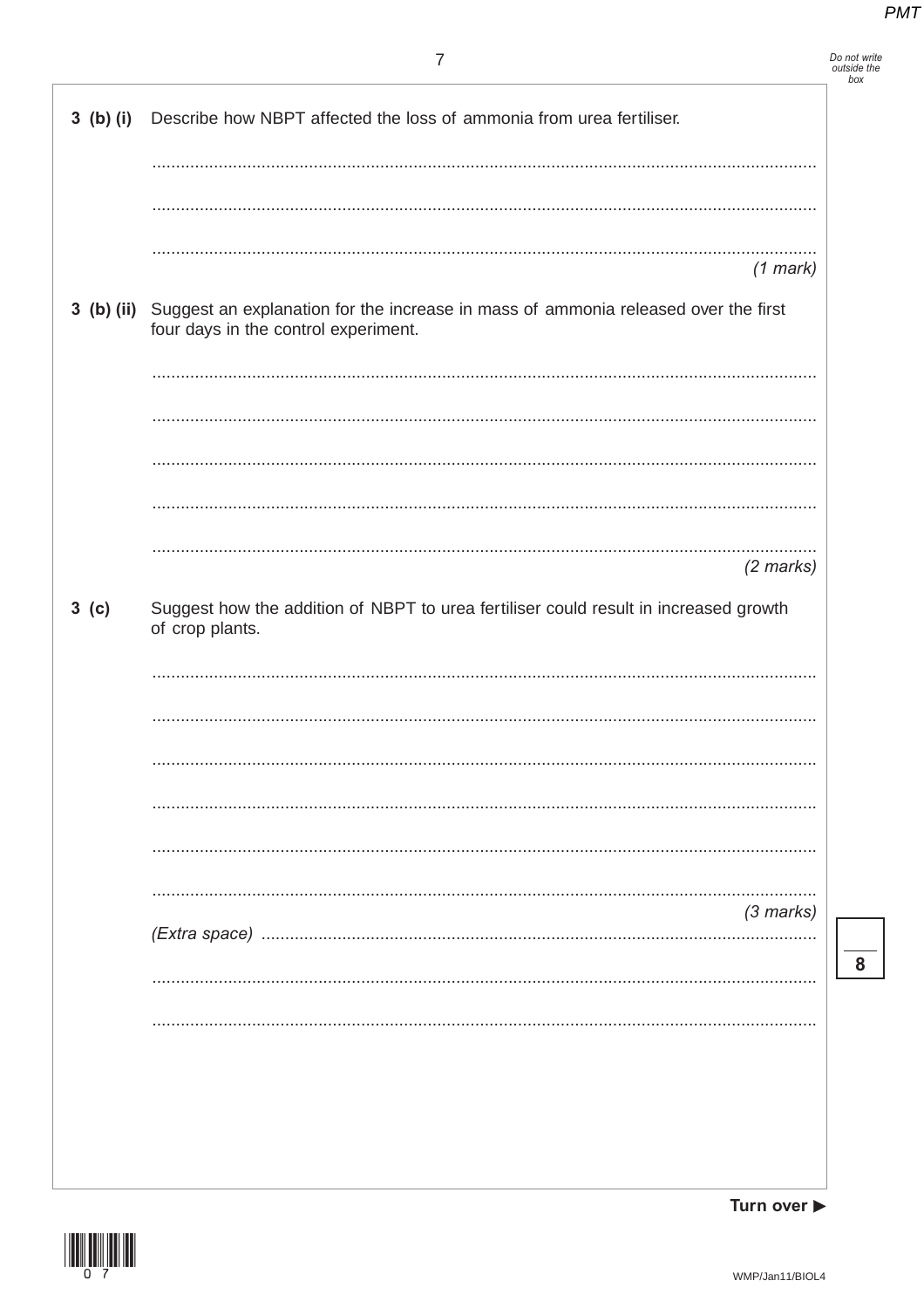

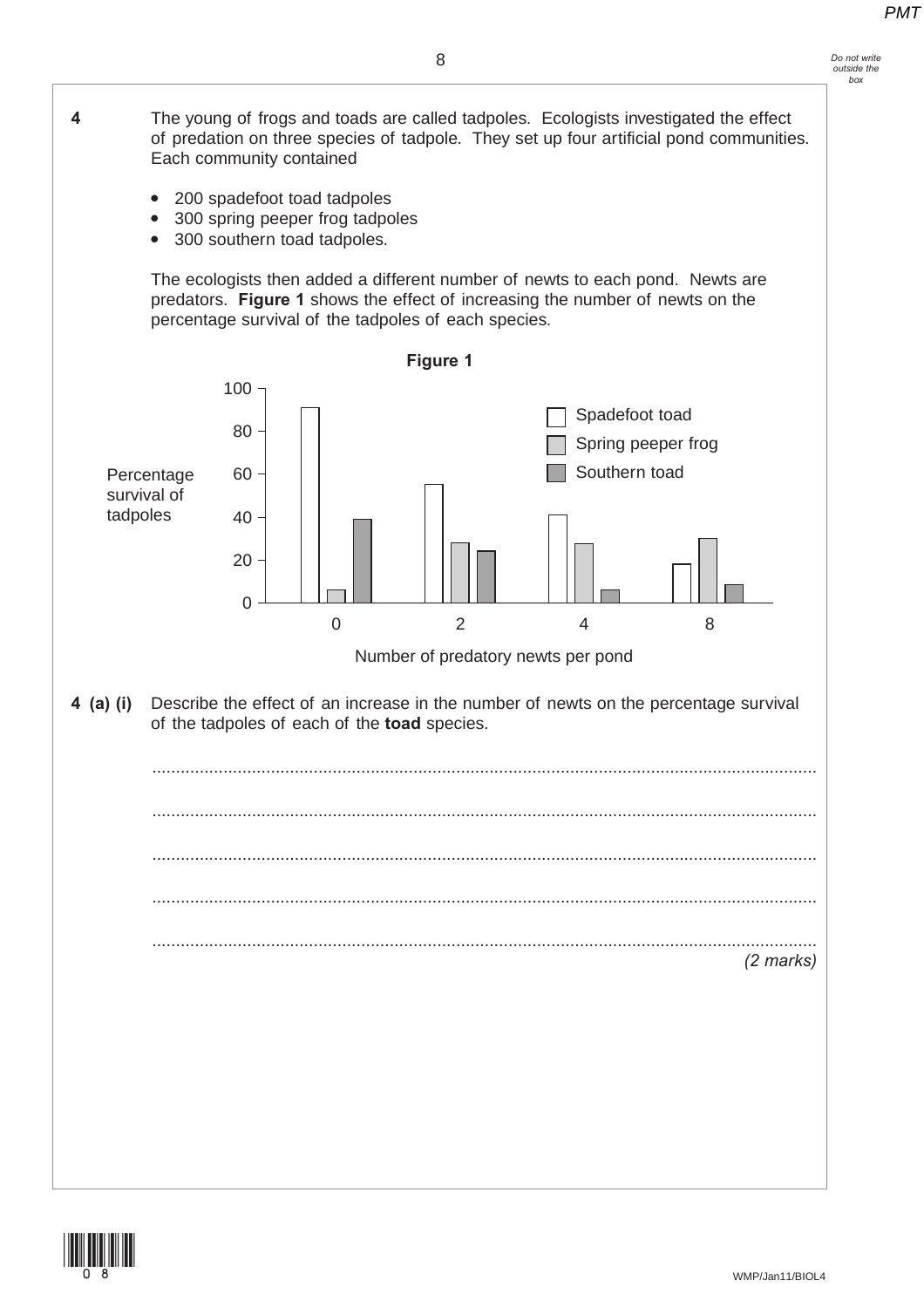## Do not write<br>outside the<br>box





6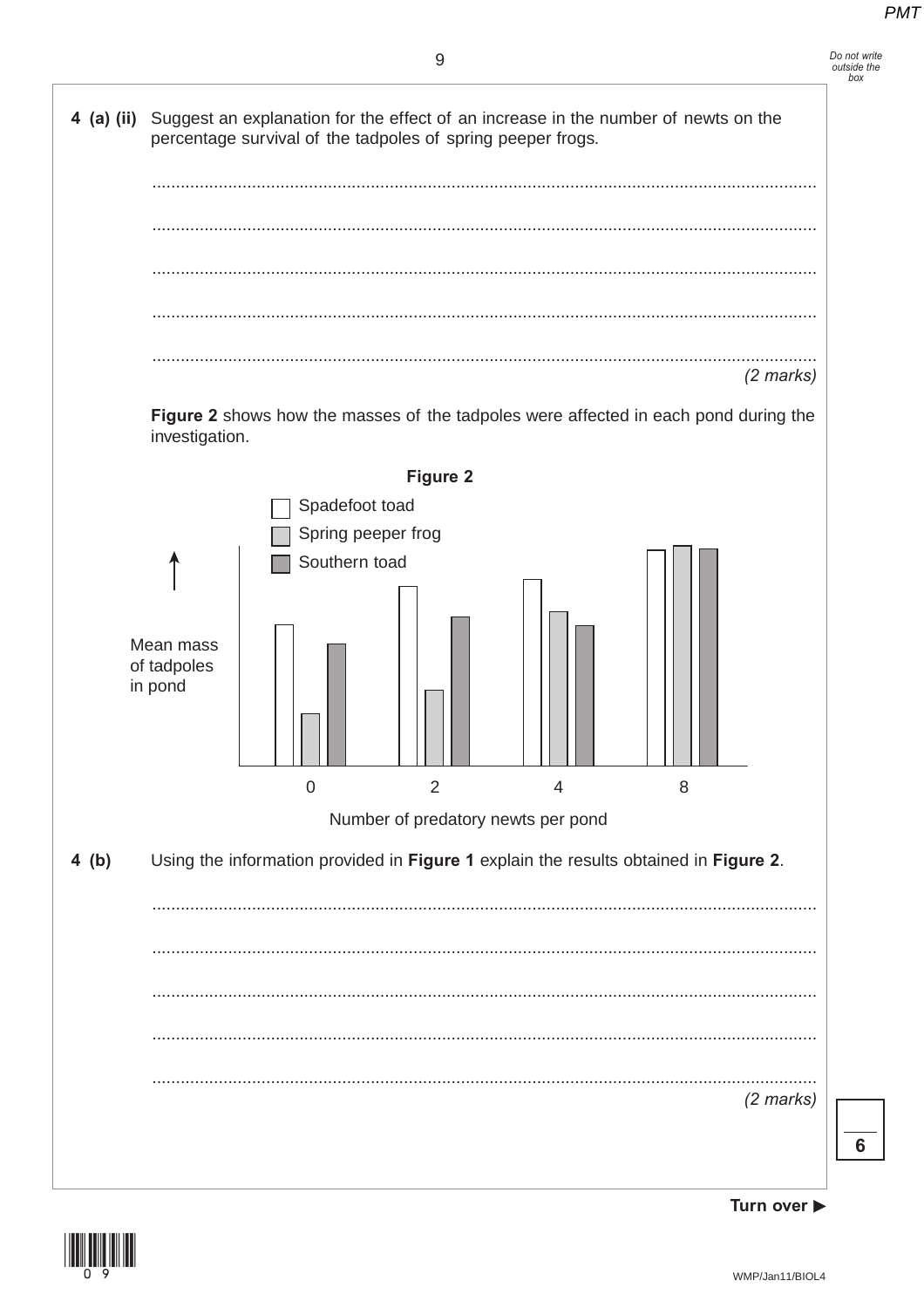

### **5 (a) (i)** Name the factors that limited the rate of photosynthesis between **X** and **Y**. ............................................................................................................................................

Temperature / °C

**Respiration** 

INISTE

*(1 mark)*

### **5 (a) (ii)** Use information from the graph to explain your answer.

0 10 20 30

**Y**

Low light intensity

1

**X**

2

3

Net rate of photosynthesis measured as uptake of carbon dioxide  $/mq q^{-1} h^{-1}$ ( )

4

............................................................................................................................................ ............................................................................................................................................ ............................................................................................................................................ ............................................................................................................................................ *(2 marks)*



High light intensity

Medium light intensity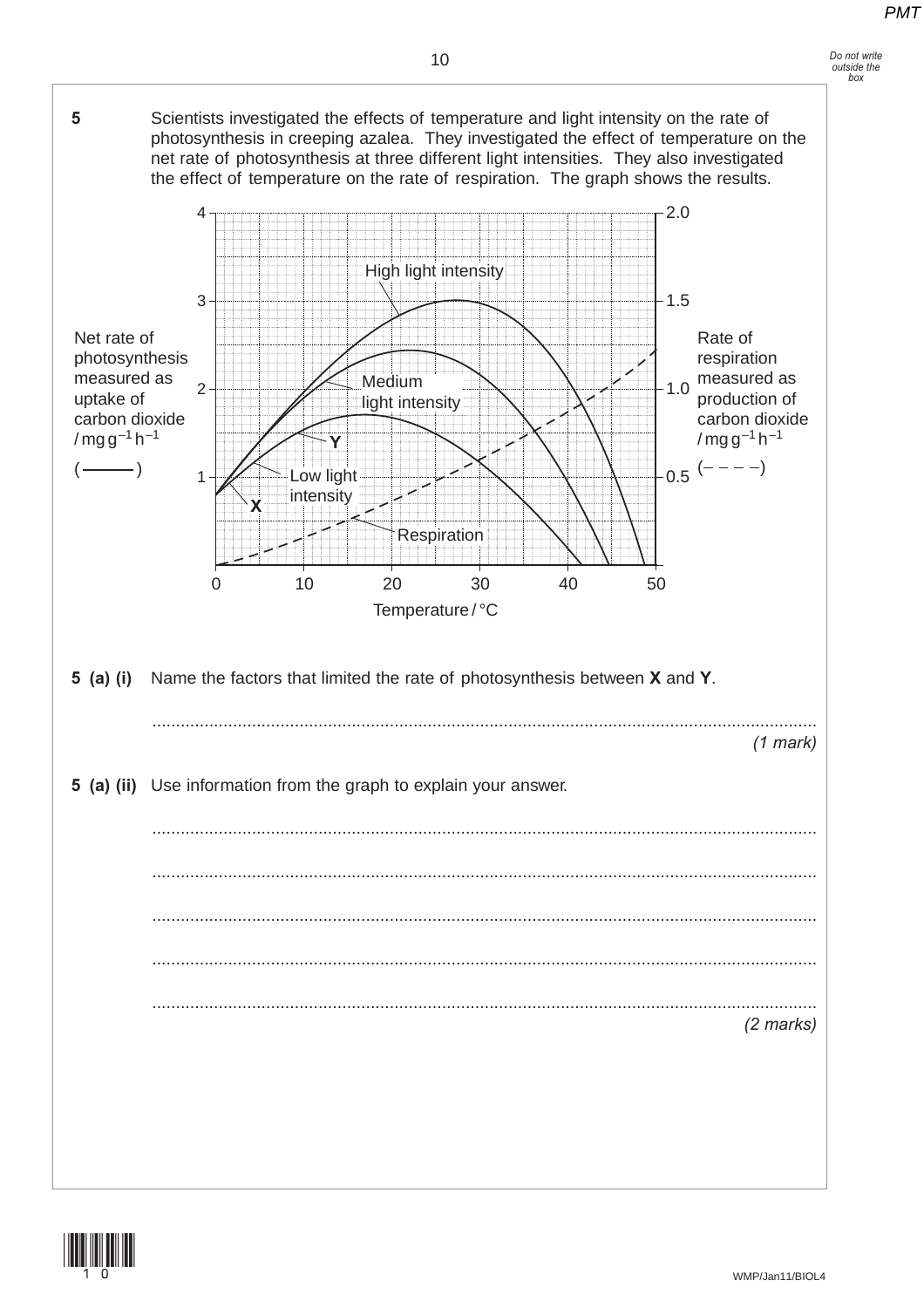| <i>Do not write</i><br>outside the<br>hox |
|-------------------------------------------|
|                                           |

 $\overline{7}$ 

| 5(b)   | Use information from the graph to find the gross rate of photosynthesis at 20°C and<br>medium light intensity.                                                                                                                                                                                                                  |
|--------|---------------------------------------------------------------------------------------------------------------------------------------------------------------------------------------------------------------------------------------------------------------------------------------------------------------------------------|
|        | $(1$ mark)                                                                                                                                                                                                                                                                                                                      |
| 5( c ) | Creeping azalea is a plant which grows on mountains. Scientists predict that in the<br>area where this plant grows the mean summer temperature is likely to rise from 20°C<br>to 23°C. It is also likely to become much cloudier. Describe and explain how these<br>changes are likely to affect the growth of creeping azalea. |
|        |                                                                                                                                                                                                                                                                                                                                 |
|        |                                                                                                                                                                                                                                                                                                                                 |
|        |                                                                                                                                                                                                                                                                                                                                 |
|        |                                                                                                                                                                                                                                                                                                                                 |
|        |                                                                                                                                                                                                                                                                                                                                 |
|        |                                                                                                                                                                                                                                                                                                                                 |
|        | $(3$ marks)                                                                                                                                                                                                                                                                                                                     |
|        |                                                                                                                                                                                                                                                                                                                                 |
|        |                                                                                                                                                                                                                                                                                                                                 |
|        |                                                                                                                                                                                                                                                                                                                                 |
|        |                                                                                                                                                                                                                                                                                                                                 |
|        |                                                                                                                                                                                                                                                                                                                                 |
|        |                                                                                                                                                                                                                                                                                                                                 |
|        |                                                                                                                                                                                                                                                                                                                                 |
|        |                                                                                                                                                                                                                                                                                                                                 |
|        |                                                                                                                                                                                                                                                                                                                                 |
|        |                                                                                                                                                                                                                                                                                                                                 |
|        |                                                                                                                                                                                                                                                                                                                                 |
|        | Turn over $\blacktriangleright$                                                                                                                                                                                                                                                                                                 |



J,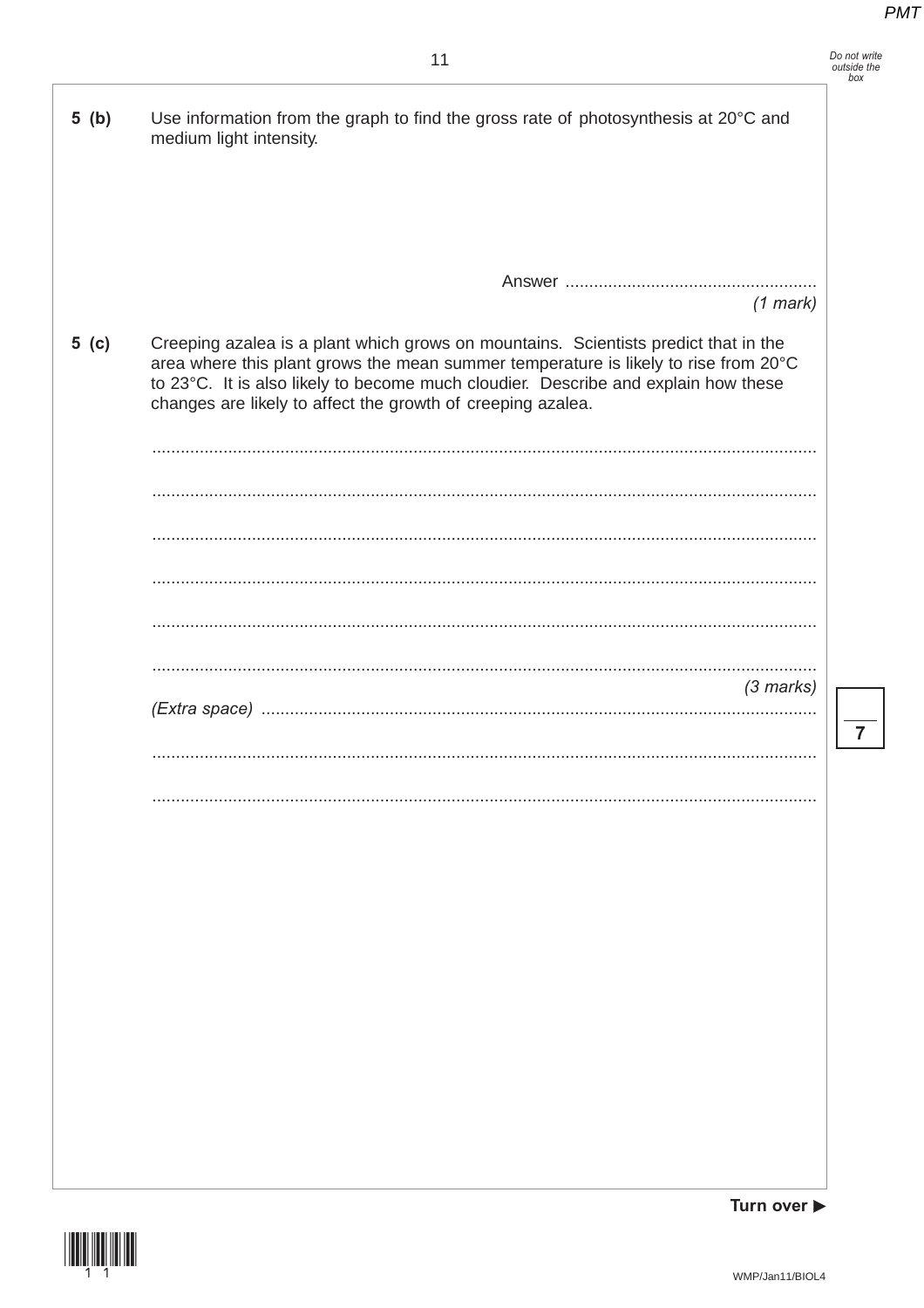



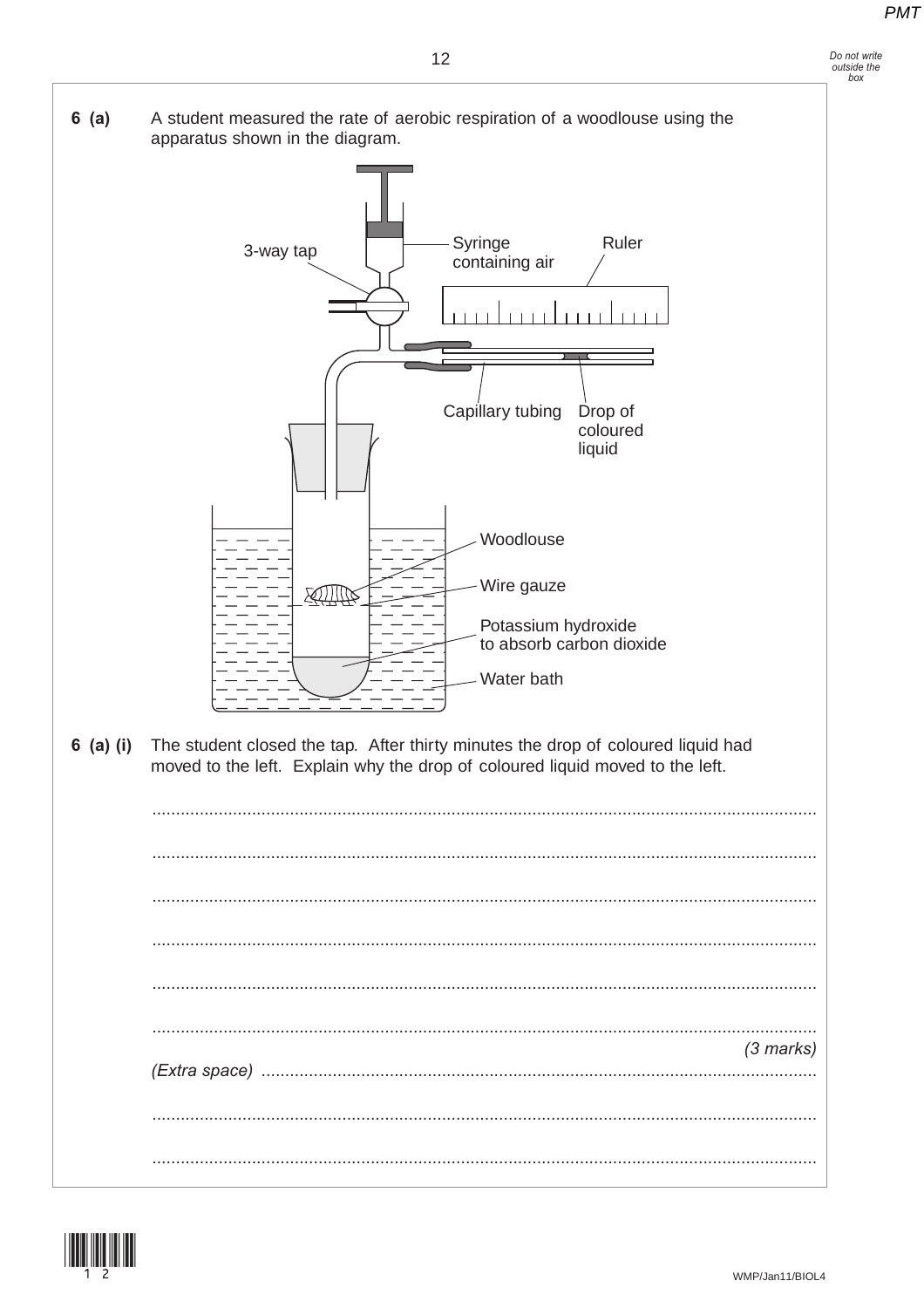Do not write<br>outside the<br>box

### 13

|         | 6 (a) (ii) What measurements should the student have taken to calculate the rate of aerobic<br>respiration in mm <sup>3</sup> of oxygen $g^{-1}$ h <sup>-1</sup> ?                                                                                                                           |
|---------|----------------------------------------------------------------------------------------------------------------------------------------------------------------------------------------------------------------------------------------------------------------------------------------------|
|         |                                                                                                                                                                                                                                                                                              |
|         |                                                                                                                                                                                                                                                                                              |
|         |                                                                                                                                                                                                                                                                                              |
|         |                                                                                                                                                                                                                                                                                              |
|         |                                                                                                                                                                                                                                                                                              |
|         | $(3$ marks)                                                                                                                                                                                                                                                                                  |
|         |                                                                                                                                                                                                                                                                                              |
|         |                                                                                                                                                                                                                                                                                              |
| $6$ (b) | DNP inhibits respiration by preventing a proton gradient being maintained across<br>membranes. When DNP was added to isolated mitochondria the following changes<br>were observed<br>less ATP was produced<br>$\bullet$<br>more heat was produced<br>the uptake of oxygen remained constant. |
|         | Explain how DNP caused these changes.                                                                                                                                                                                                                                                        |
|         |                                                                                                                                                                                                                                                                                              |
|         |                                                                                                                                                                                                                                                                                              |
|         |                                                                                                                                                                                                                                                                                              |
|         |                                                                                                                                                                                                                                                                                              |
|         |                                                                                                                                                                                                                                                                                              |
|         |                                                                                                                                                                                                                                                                                              |
|         | $(3$ marks)                                                                                                                                                                                                                                                                                  |
|         |                                                                                                                                                                                                                                                                                              |
|         |                                                                                                                                                                                                                                                                                              |
|         |                                                                                                                                                                                                                                                                                              |

Turn over  $\blacktriangleright$ 

 $\overline{9}$ 

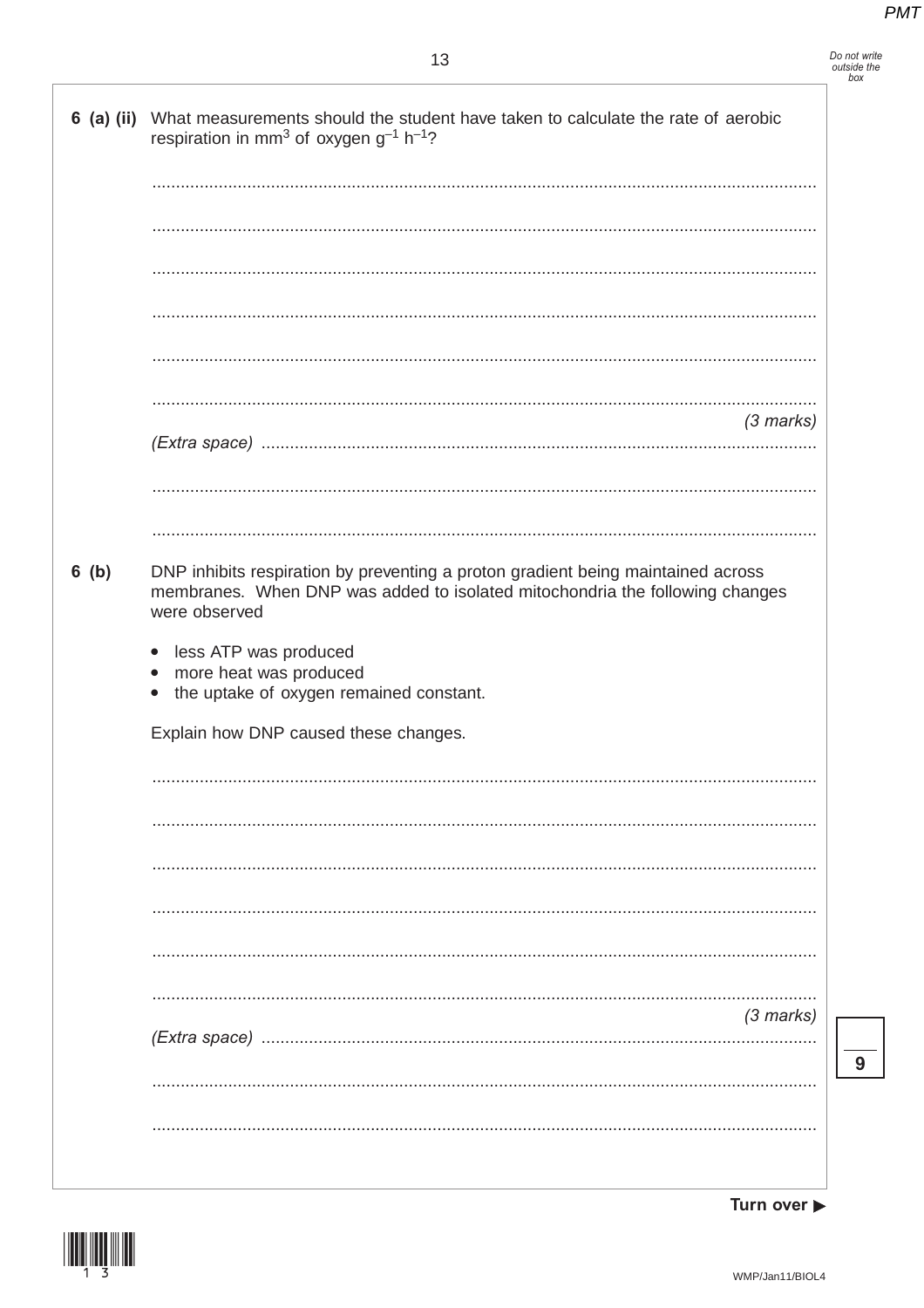Do not write<br>outside the<br>box

| 7    | Residual food intake (RFI) is the difference between the amount of food an animal<br>actually eats and its expected food intake based on its size and growth rate. Scientists<br>have selectively bred cattle for low RFI.  |
|------|-----------------------------------------------------------------------------------------------------------------------------------------------------------------------------------------------------------------------------|
|      | 7 (a) (i) Explain the advantage to farmers of having cattle with a low RFI.                                                                                                                                                 |
|      |                                                                                                                                                                                                                             |
|      |                                                                                                                                                                                                                             |
|      |                                                                                                                                                                                                                             |
|      |                                                                                                                                                                                                                             |
|      | $(2$ marks)                                                                                                                                                                                                                 |
|      | 7 (a) (ii) When RFI is calculated, low values are negative. Explain why they are negative.                                                                                                                                  |
|      |                                                                                                                                                                                                                             |
|      |                                                                                                                                                                                                                             |
|      | $(1$ mark)                                                                                                                                                                                                                  |
| 7(b) | Scientists have developed a standard procedure for comparing RFI in cattle. They<br>control two factors. These are type of food and environmental temperature. Explain<br>why each of these factors needs to be controlled. |
|      | Type of food                                                                                                                                                                                                                |
|      |                                                                                                                                                                                                                             |
|      |                                                                                                                                                                                                                             |
|      |                                                                                                                                                                                                                             |
|      |                                                                                                                                                                                                                             |
|      | Environmental temperature                                                                                                                                                                                                   |
|      |                                                                                                                                                                                                                             |
|      |                                                                                                                                                                                                                             |
|      |                                                                                                                                                                                                                             |
|      | (4 marks)                                                                                                                                                                                                                   |

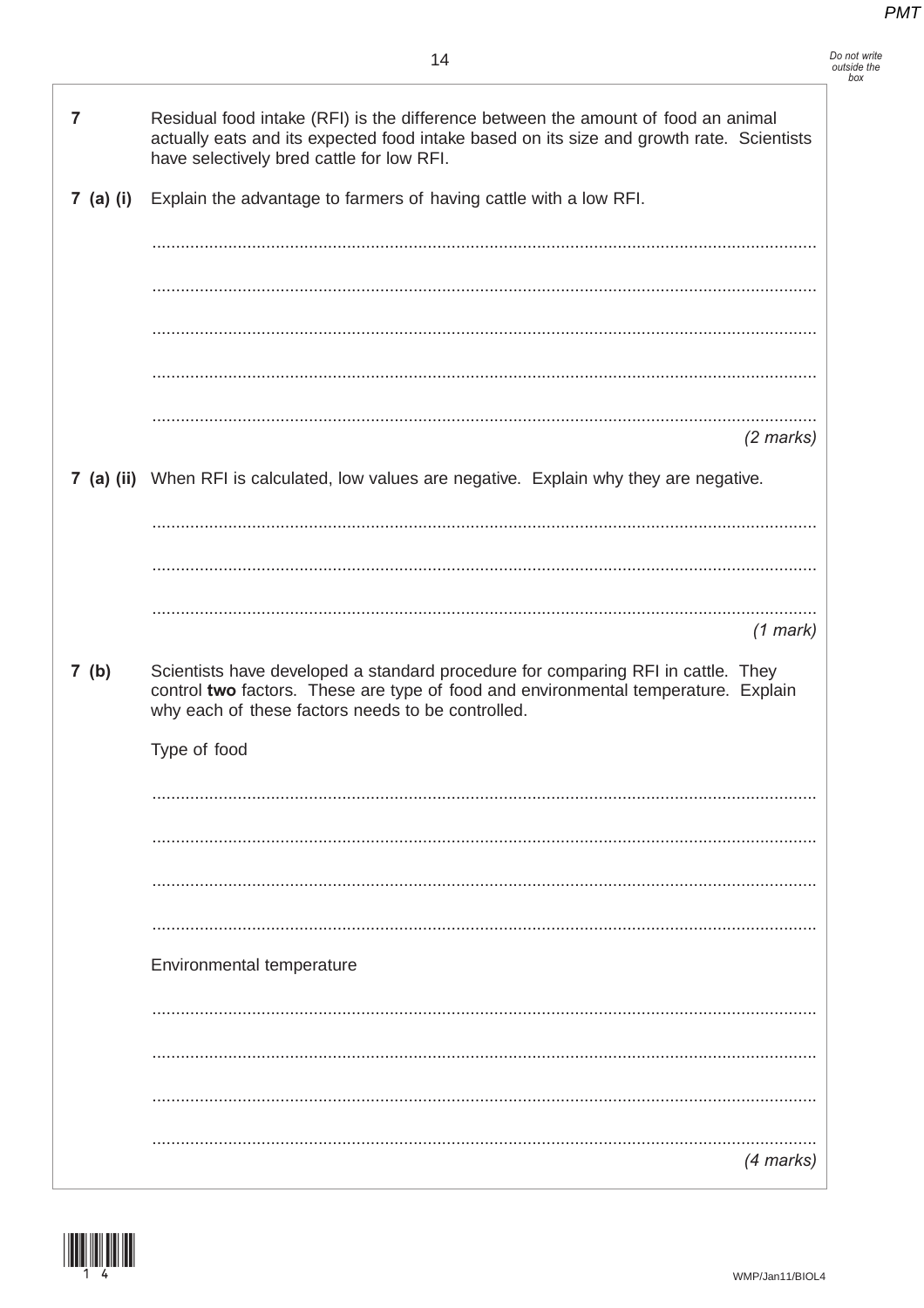*Do not write outside the box*

**7 (c)** Bacteria in the digestive systems of cattle break down food and produce methane. Scientists investigated the relationship between RFI and methane production. They measured the rate of methane production of 76 cattle over a fifteen-day period. Some of the results are shown in **Figure 3**. **Figure 3 7 (c) (i)** Suggest a null hypothesis for this investigation. ............................................................................................................................................ ............................................................................................................................................ *(1 mark)* **7 (c) (ii)** Selectively breeding cattle with a low RFI may help to limit global warming. Use the information in **Figure 3** to explain how. ............................................................................................................................................ ............................................................................................................................................ ............................................................................................................................................ ............................................................................................................................................ ............................................................................................................................................ *(2 marks)* **Question 7 continues on the next page** Low RFI | High RFI Mean rate of methane production/g  $day^{-1}$  142.3 190.2



**Turn over**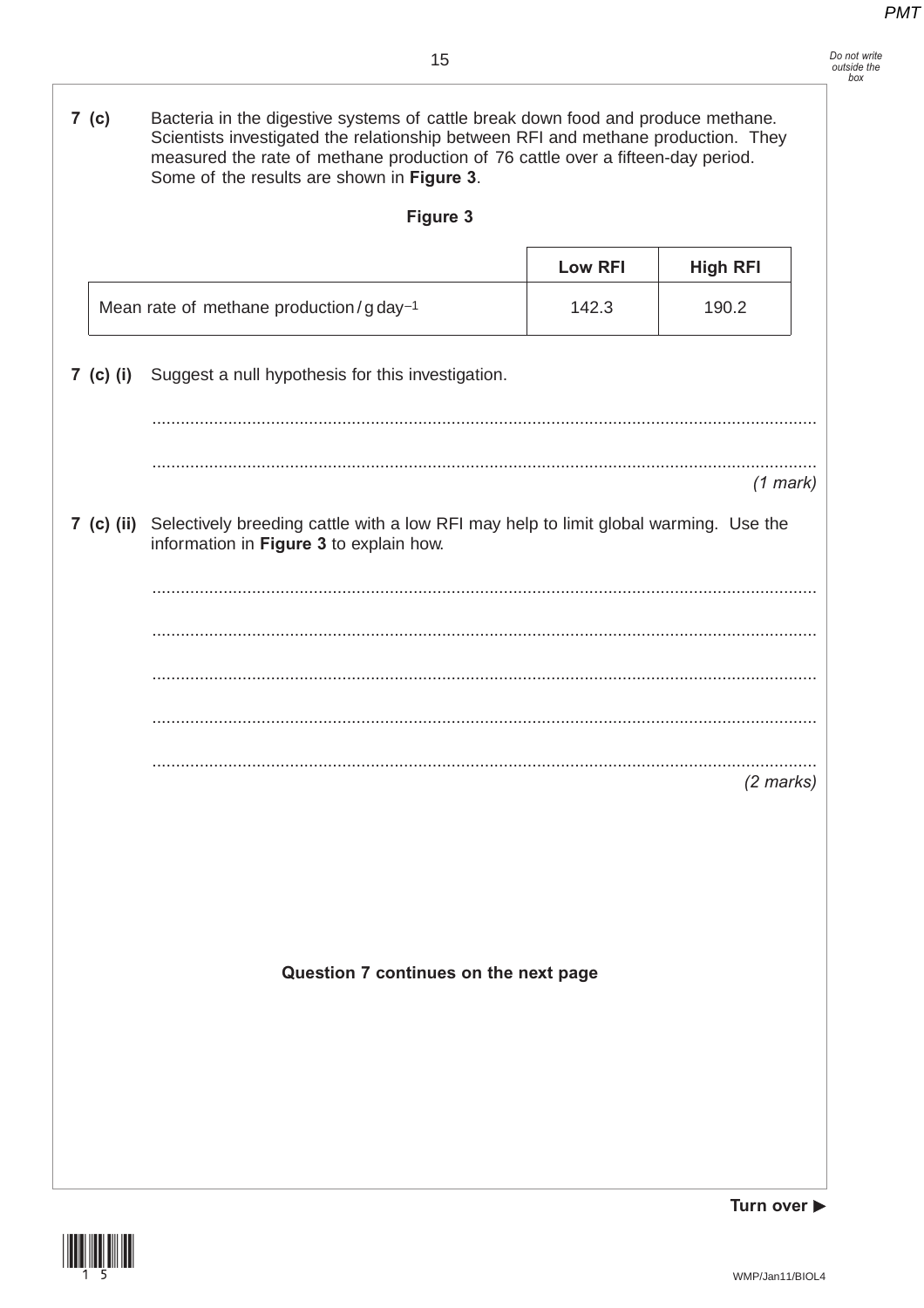*Do not write outside the box*

**7 (d)** Other scientists investigated the release of methane from rice fields. They investigated the effect of adding organic material (straw) and inorganic substances on the release of methane from rice fields. The results are shown in **Figure 4**. **Figure 4**

|            | Inorganic substance | Total methane released over 30 days / µmol kg <sup>-1</sup> soil                                                                                                                |                     |  |  |
|------------|---------------------|---------------------------------------------------------------------------------------------------------------------------------------------------------------------------------|---------------------|--|--|
|            | added to soil       | <b>Without straw</b>                                                                                                                                                            | <b>With straw</b>   |  |  |
|            | None                | 1179                                                                                                                                                                            | 25 4 9 2            |  |  |
|            | <b>Nitrate</b>      | 63                                                                                                                                                                              | 764                 |  |  |
|            | Sulfate             | 19                                                                                                                                                                              | 144                 |  |  |
|            | Iron oxide          | 39                                                                                                                                                                              | 313                 |  |  |
|            | Manganese oxide     | 53                                                                                                                                                                              | 475                 |  |  |
| 7 (d) (i)  |                     | Which treatment is most effective in reducing release of methane from rice fields?                                                                                              |                     |  |  |
|            |                     |                                                                                                                                                                                 | $(1$ mark)          |  |  |
| 7 (d) (ii) |                     | Research findings are not always of direct use to farmers. What else would rice<br>farmers need to know before acting on the results of this investigation?                     |                     |  |  |
|            |                     |                                                                                                                                                                                 | $(2$ marks)         |  |  |
|            | Suggest why.        | 7 (d) (iii) Methane is produced by anaerobic microorganisms in the soil. The scientists found<br>that rice fields that are not flooded do not produce large amounts of methane. |                     |  |  |
|            |                     |                                                                                                                                                                                 |                     |  |  |
|            |                     |                                                                                                                                                                                 |                     |  |  |
|            |                     |                                                                                                                                                                                 |                     |  |  |
|            |                     |                                                                                                                                                                                 |                     |  |  |
|            |                     |                                                                                                                                                                                 | $(2 \text{ marks})$ |  |  |



**15**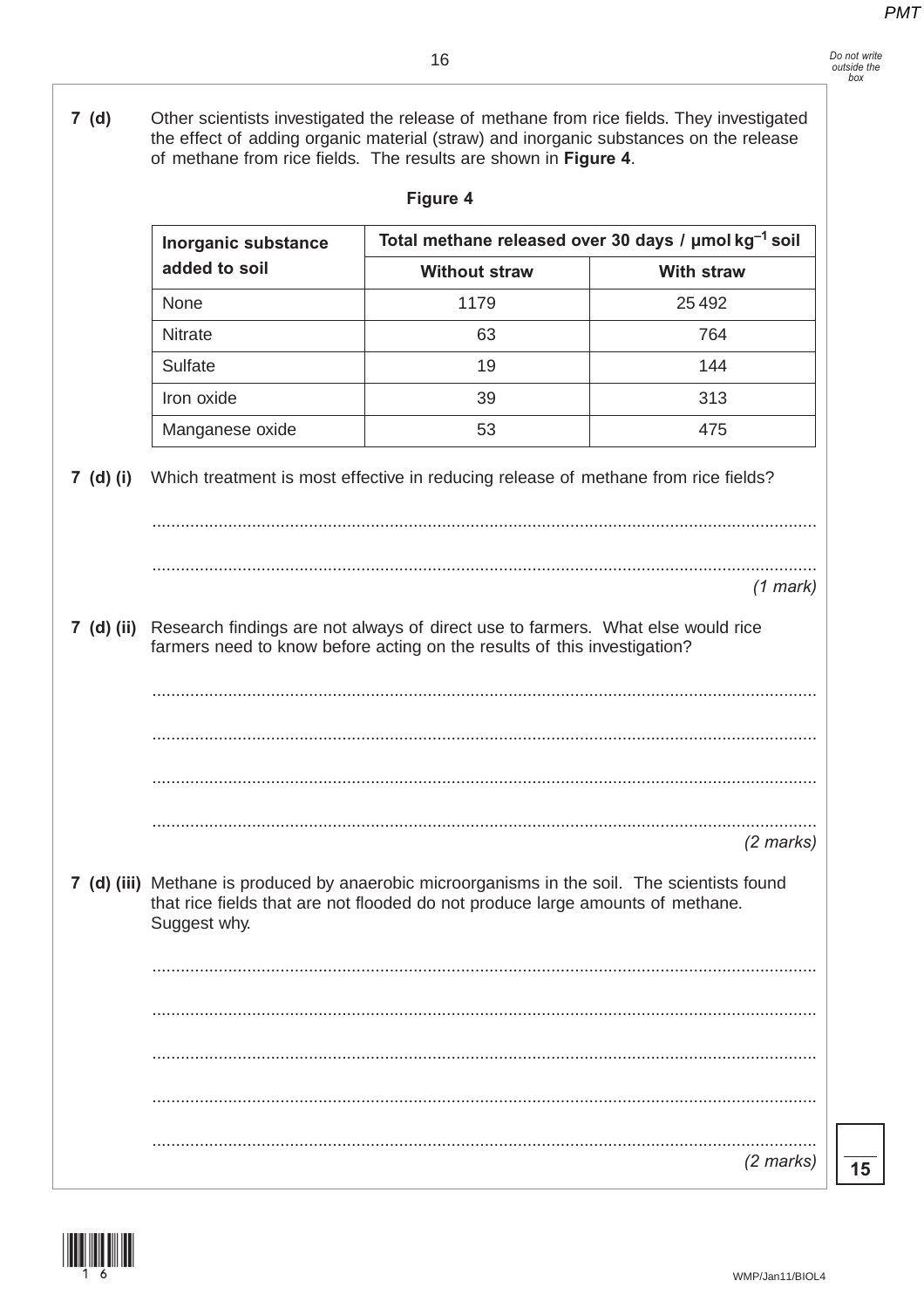## Do not write<br>outside the<br>box

| 8(a) | Succession occurs in natural ecosystems. Describe and explain how succession<br>occurs. |
|------|-----------------------------------------------------------------------------------------|
|      |                                                                                         |
|      |                                                                                         |
|      |                                                                                         |
|      |                                                                                         |
|      |                                                                                         |
|      |                                                                                         |
|      |                                                                                         |
|      |                                                                                         |
|      |                                                                                         |
|      | $(5$ marks)                                                                             |
|      |                                                                                         |
|      |                                                                                         |
|      |                                                                                         |
|      |                                                                                         |
|      |                                                                                         |
|      |                                                                                         |
|      |                                                                                         |
|      |                                                                                         |
|      |                                                                                         |
|      |                                                                                         |
|      | Question 8 continues on the next page                                                   |



Turn over  $\blacktriangleright$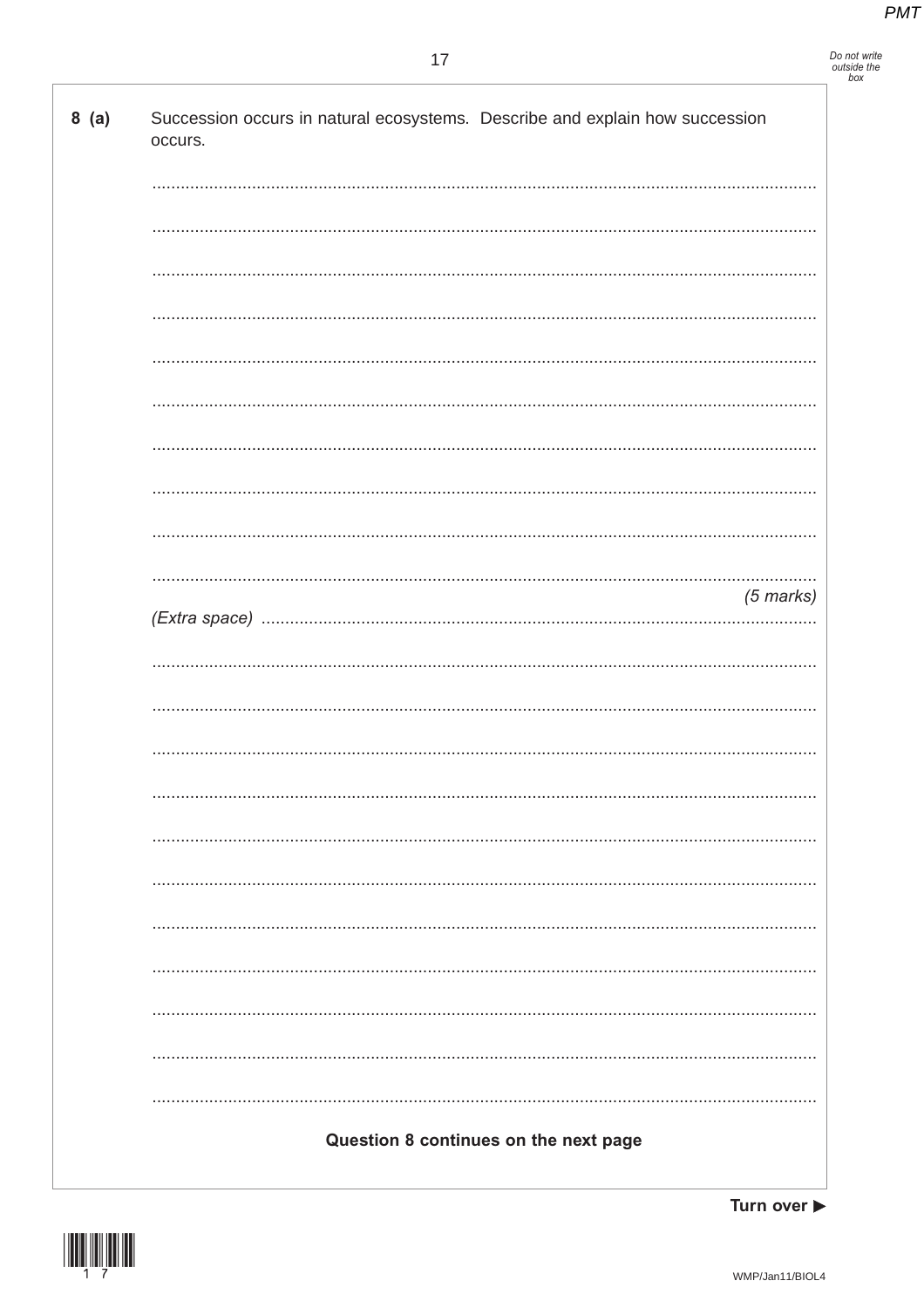# Do not write<br>outside the<br>box

| 8(b) | Managed ecosystems such as wheat fields are prone to pest infestations. Describe<br>the advantages and disadvantages of using biological agents to control pests. |
|------|-------------------------------------------------------------------------------------------------------------------------------------------------------------------|
|      |                                                                                                                                                                   |
|      |                                                                                                                                                                   |
|      |                                                                                                                                                                   |
|      |                                                                                                                                                                   |
|      |                                                                                                                                                                   |
|      |                                                                                                                                                                   |
|      |                                                                                                                                                                   |
|      |                                                                                                                                                                   |
|      |                                                                                                                                                                   |
|      |                                                                                                                                                                   |
|      |                                                                                                                                                                   |
|      | $(5$ marks)                                                                                                                                                       |
|      |                                                                                                                                                                   |
|      |                                                                                                                                                                   |
|      |                                                                                                                                                                   |
|      |                                                                                                                                                                   |
|      |                                                                                                                                                                   |
|      |                                                                                                                                                                   |
|      |                                                                                                                                                                   |
|      |                                                                                                                                                                   |
|      |                                                                                                                                                                   |
|      |                                                                                                                                                                   |

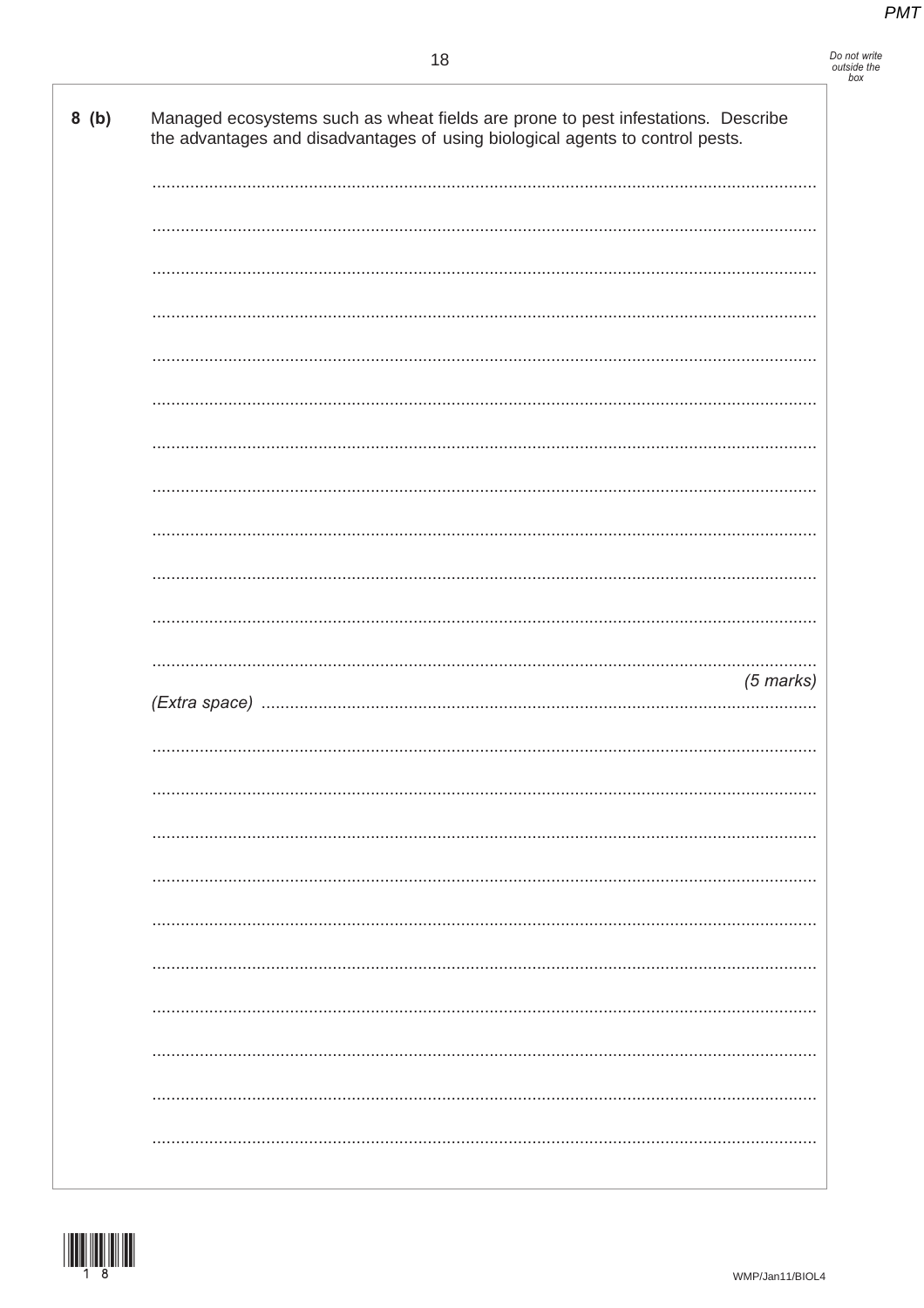| Do not write |
|--------------|
| outside the  |
| box          |

| $8$ (c) | Changes in ecosystems can lead to speciation. In Southern California 10 000 years<br>ago a number of interconnecting lakes contained a single species of pupfish.<br>Increasing temperatures caused evaporation and the formation of separate, smaller<br>lakes and streams. This led to the formation of a number of different species of<br>pupfish. Explain how these different species evolved. |
|---------|-----------------------------------------------------------------------------------------------------------------------------------------------------------------------------------------------------------------------------------------------------------------------------------------------------------------------------------------------------------------------------------------------------|
|         |                                                                                                                                                                                                                                                                                                                                                                                                     |
|         |                                                                                                                                                                                                                                                                                                                                                                                                     |
|         |                                                                                                                                                                                                                                                                                                                                                                                                     |
|         |                                                                                                                                                                                                                                                                                                                                                                                                     |
|         |                                                                                                                                                                                                                                                                                                                                                                                                     |
|         |                                                                                                                                                                                                                                                                                                                                                                                                     |
|         |                                                                                                                                                                                                                                                                                                                                                                                                     |
|         |                                                                                                                                                                                                                                                                                                                                                                                                     |
|         |                                                                                                                                                                                                                                                                                                                                                                                                     |
|         |                                                                                                                                                                                                                                                                                                                                                                                                     |
|         |                                                                                                                                                                                                                                                                                                                                                                                                     |
|         | $(5$ marks)                                                                                                                                                                                                                                                                                                                                                                                         |
|         |                                                                                                                                                                                                                                                                                                                                                                                                     |
|         |                                                                                                                                                                                                                                                                                                                                                                                                     |
|         |                                                                                                                                                                                                                                                                                                                                                                                                     |
|         |                                                                                                                                                                                                                                                                                                                                                                                                     |
|         |                                                                                                                                                                                                                                                                                                                                                                                                     |
|         |                                                                                                                                                                                                                                                                                                                                                                                                     |
|         |                                                                                                                                                                                                                                                                                                                                                                                                     |
|         | <b>END OF QUESTIONS</b>                                                                                                                                                                                                                                                                                                                                                                             |

 $\overline{\mathbf{15}}$